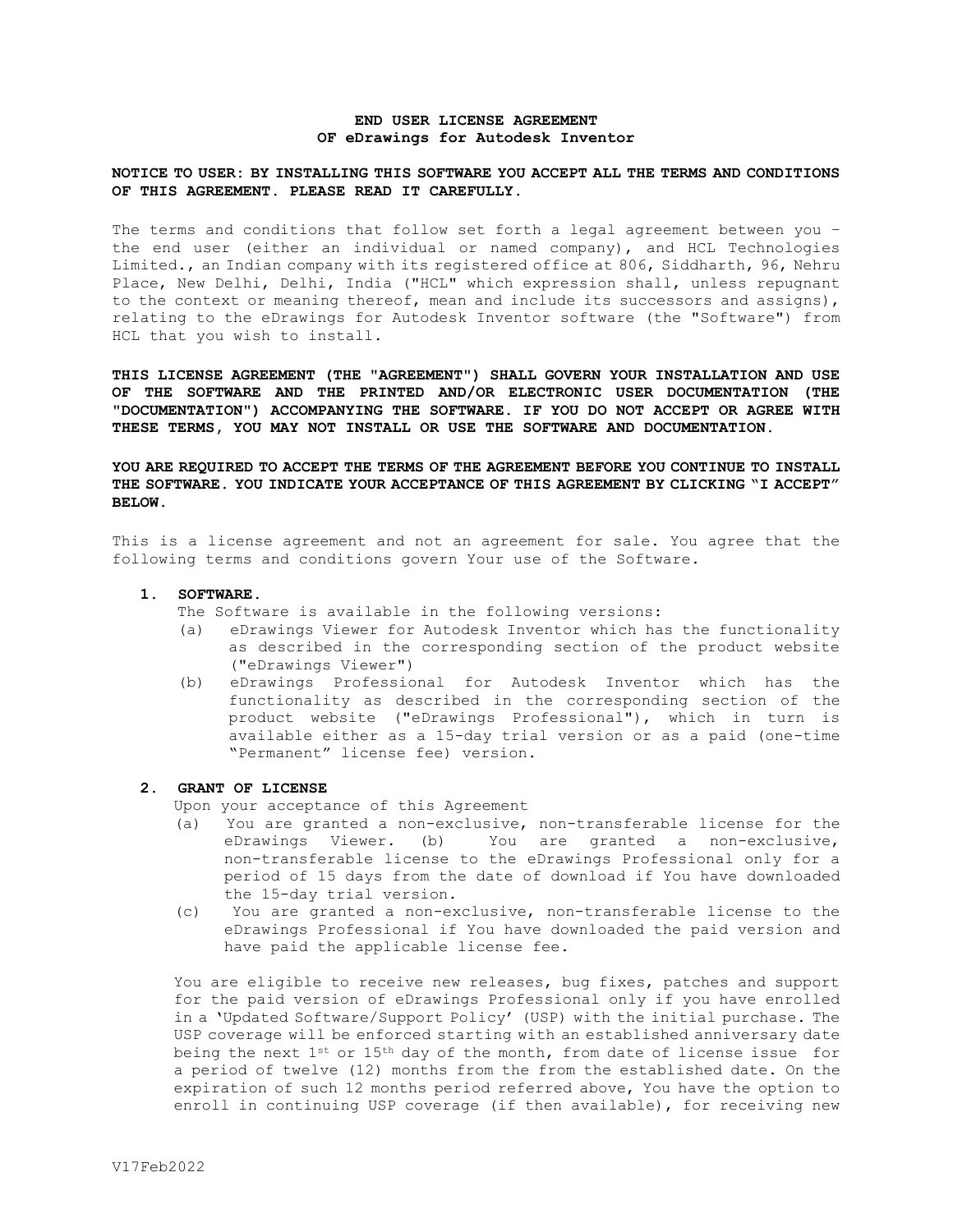releases, bug fixes, patches and support for the paid version of eDrawings Professional by paying the relevant USP fees within thirty (30) days of the USP anniversary date. Failing to maintain USP coverage will cause eligibility to acquire coverage to expire. You will then be required to purchase the same by paying the then prevailing catch up license fees.

#### **3. USE OF SOFTWARE AND DOCUMENTATION.**

You may install and use the Software and Documentation only internally in your organization or for your own use.

If You have purchased a node-locked license of the Software, You may use the Software only on a single computer system.

If You have purchased a floating license of the Software, You may install and access the Software on any number of computers, provided however the number of concurrent users at any time shall not exceed the number of licenses purchased by You.

The Software and Documentation may not be transferred, sold, assigned, sublicensed or otherwise conveyed (whether by operation of law or otherwise) to another party without HCL's prior written consent and payment of then current site license transfer fees. Your use of the Software shall always be subject to the provisions of Section 2 above. Except as stated in this Agreement, You are not granted any other rights or licenses in respect of the Software or Documentation.

- **4. COPY RESTRICTIONS AND OTHER RESTRICTIONS.** You may not copy the Software or Documentation except that you may make one copy for back-up and archival purposes or for download and installation purposes. You may not modify or adapt the Software in whole or in part (including but not limited to translating or creating derivative works) or reverse engineer, decompile or disassemble the Software or otherwise attempt to discover the source code of the Software as it contains trade secrets of HCL and its licensors. You may not use the Software for timesharing, rental or service bureau purposes. You shall not remove any copyright notices or other proprietary notices from the Software or Documentation. Results of benchmark or other performance tests run on the Software may not be disclosed to any third party without HCL's prior written consent.
- **5. COPYRIGHT AND OWNERSHIP.** The Software and Documentation are owned by HCL or its licensors, particularly the Viewer portion and parts of the publisher portion of the Software are owned by Dassault SolidWorks, USA ("SolidWorks"), and are protected by copyright laws and international treaty provisions. You acquire only the non-exclusive, non-transferable right to use the Software and Documentation as permitted herein and do not acquire any rights of ownership in the Software or Documentation.
- **6. MARKETING.** You hereby grant HCL, its employees, agents and contractors a worldwide, irrevocable license, without compensation, to use your logo and/or branding in and for general marketing, sales, and promotion purposes and you waive your right to inspect and/or approve each use of such materials.
- **7. CONFIDENTIAL INFORMATION.** Any business and technical information that HCL designates as confidential or proprietary and all information regarding the Software constitute confidential information of HCL ("Confidential Information"). HCL, at its sole discretion, may disclose such Confidential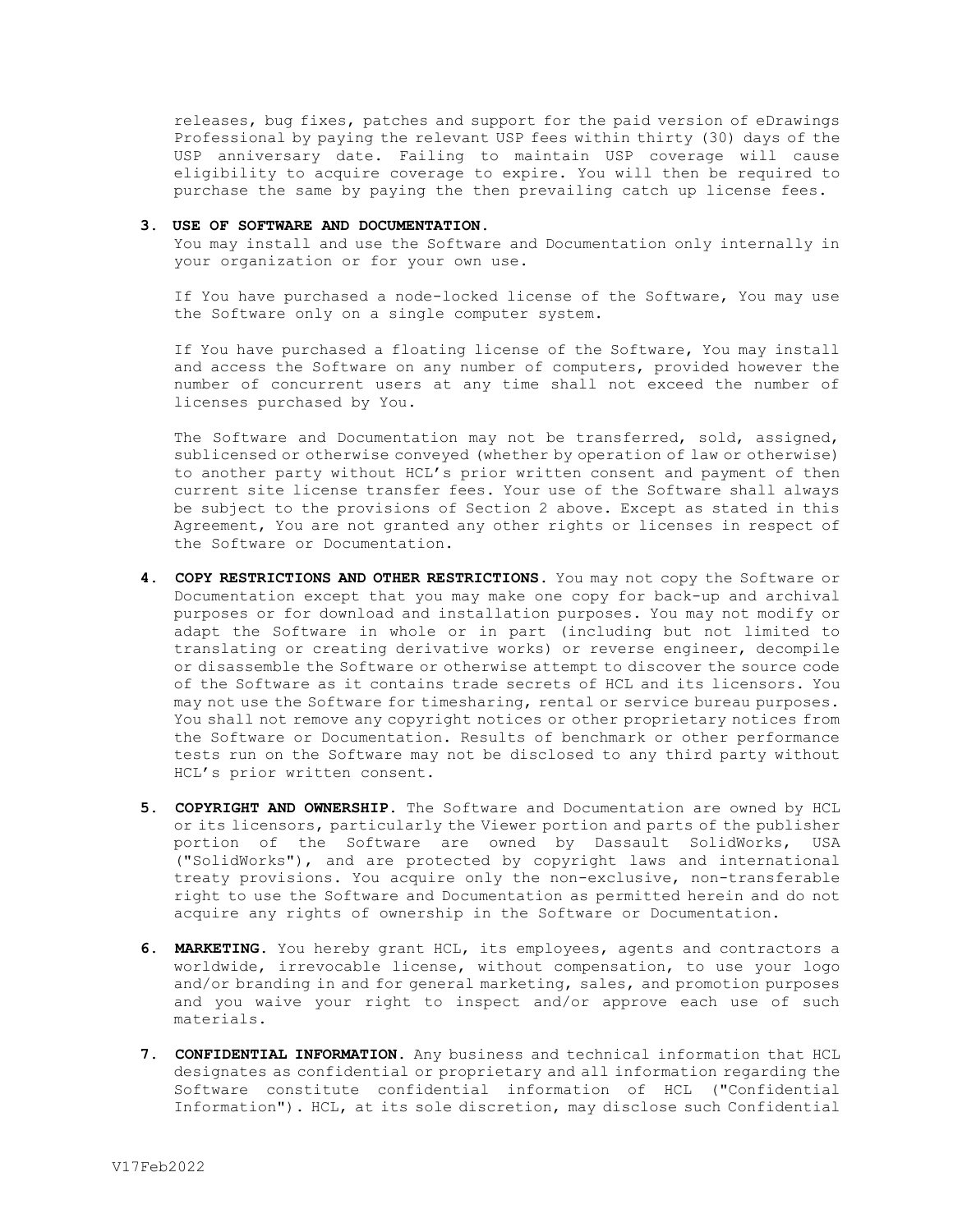Information. However, you may not disclose to any third party any Confidential Information without the prior written consent of HCL. Furthermore, you agree to limit access to Confidential Information to your authorized employees that have executed appropriate confidentiality agreements with you that protect the Confidential Information consistent with the requirements of this Agreement. The restriction regarding disclosure of Confidential Information does not extend to any Confidential Information that you can establish: (a) is now or hereafter becomes generally available to the public other than as a result of your breach of this Agreement, (b) is disclosed or made available to you by a third party without restriction and without any breach of confidentiality obligation, (c) was independently developed by you without access to or use of the Confidential Information, or (d) is approved for disclosure by HCL in writing.

**8. TERMINATION.** HCL may terminate your license to use the Software and Documentation if you commit a breach of the terms of this Agreement. Upon termination, you shall cease using the Software and Documentation and shall destroy all copies of the Software and Documentation in any form. All disclaimers of warranties and limitations of liability shall survive any termination of this Agreement. The provisions regarding Confidential Information shall survive for five years following termination of this Agreement.

# **9. (A) LIMITED WARRANTY, EXCEPTIONS & DISCLAIMERS [This subsection is applicable ONLY if You pay for the Software]**

- **a. Limited Warranty.** HCL warrants that the Software will be free of defects in materials and workmanship and will perform substantially in accordance with the Documentation for a period of ninety (90) days from the date of receipt by you. HCL's entire liability and your sole remedy under this warranty shall be, at HCL's discretion either (a) to use reasonable efforts to repair or replace the nonconforming media or Software or (b) to refund, or to cause its distributor or reseller to refund, the price you paid for the Software upon return of the nonconforming Software and a copy of your receipt. Any replacement Software will be warranted for the remainder of the original warranty period or thirty (30) days from the date of receipt by you, whichever is longer.
- **b. Exceptions.** HCL's limited warranty is void if breach of the warranty has resulted from (i) accident, misuse or neglect of the Software; (ii) acts or omissions by someone other than HCL; (iii) combination of the Software with products, material or software not provided by HCL or not intended for combination with the Software; or (iv) failure by you to incorporate and use all updates to the Software available from HCL. HCL does not warrant that the Software will meet your requirements or that the operation of the Software will be uninterrupted or error free.
- **c. Limitations on Warranties. The express warranty set forth in this Section 9(A) is the only warranty given by HCL with respect to the Software and Documentation furnished hereunder and any service supplied from time to time; HCL and its licensors make no other warranties, express, implied or arising by custom or trade usage, and specifically disclaim the warranties of merchantability and fitness for a particular purpose (except during the period of the express**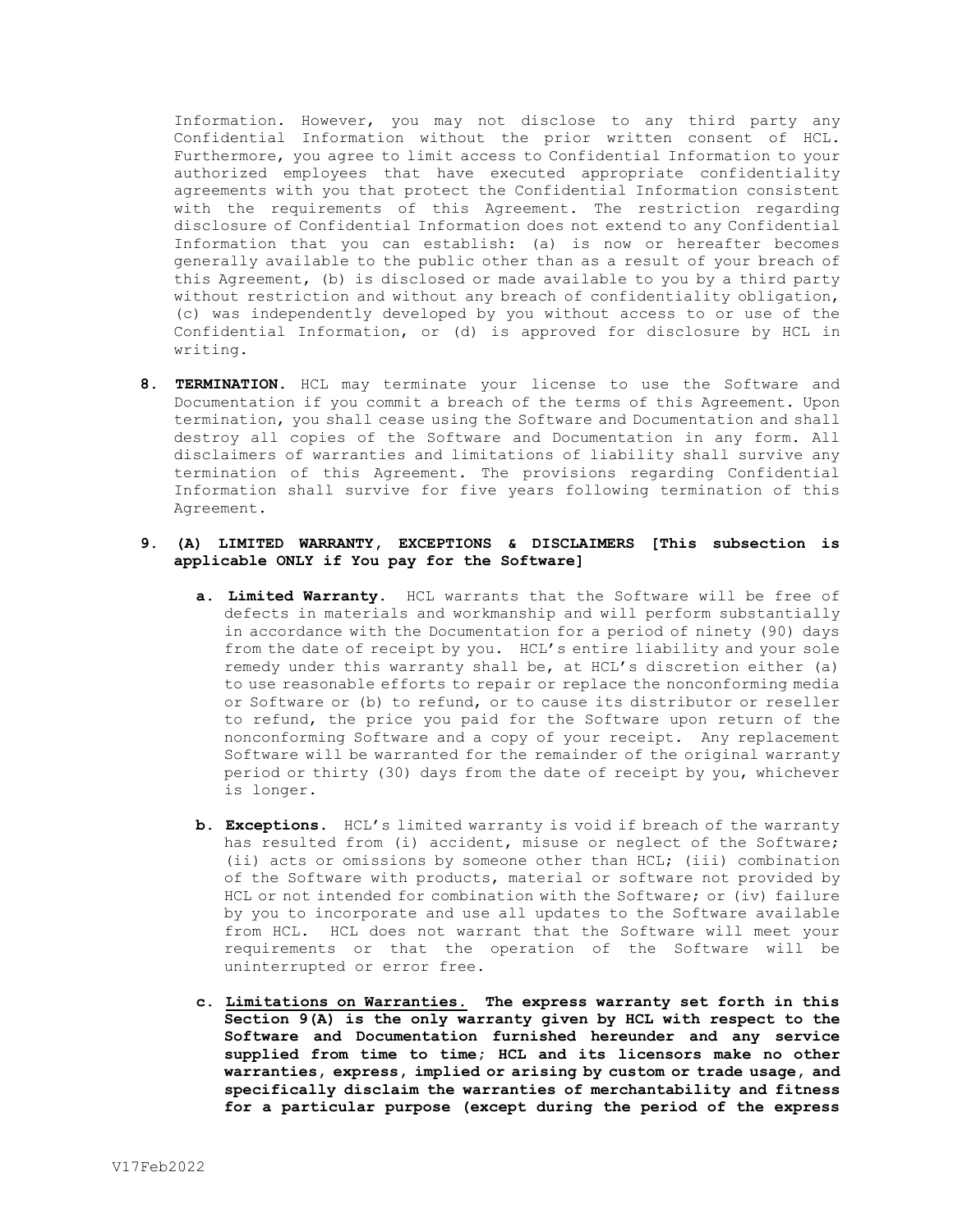**warranty stated above). In no event may you bring any claim, action or proceeding arising out of the warranty set forth in this Section 9(A) more than one year after the date on which the breach of warranty occurred.**

**d. Limitations on Liability. The liability of HCL and its licensors, whether in contract, tort or otherwise, arising out of or in connection with the Software or Documentation furnished hereunder and any service supplied from time to time shall not exceed the license fee you paid for the Software or any fee you paid for the service. In no event shall HCL or its licensors be liable for special, indirect, incidental, punitive or consequential damages (including without limitation damages resulting from loss of use, loss of data, loss of profits or loss of business) arising out of or in connection with the use of or inability to use the Software or Documentation furnished hereunder and any service supplied from time to time, even if HCL or its licensors been advised of the possibility of such damages.**

# **(B) "AS-IS" WARRANTY & DISCLAIMERS [This subsection is applicable if You do not pay for the Software]**

- a. **"AS-IS" Warranty.** HCL provides the Software to you **AS IS** and **without**  a warranty of any kind. HCL does not warrant that the Software will meet your requirements or that the operation of the Software will be uninterrupted or error free**.**
- b. **Limitations on Warranties. The express warranty set forth in this Section 9(B) is the only warranty given by HCL with respect to the Software furnished hereunder. HCL and its licensors make no other warranties, express, implied or arising by custom or trade usage, and specifically disclaim the warranties of merchantability and fitness for a particular purpose.**
- c. **Limitations on Liability. The Software has been provided to you at no charge. In no event shall HCL or its licensors be liable for special, indirect, incidental or consequential damages (including without limitation damages resulting from loss of use, loss of data, loss of profits or loss of business) arising out of or in connection with the use of or inability to use the Software furnished hereunder, even if HCL or its licensors have been advised of the possibility of such damages.**
- **10. EXPORT.** You agree to fully comply with all laws and regulations of the United States, India and other countries ("Export Laws") to assure that neither the Software or any direct products thereof are (1) exported, directly or indirectly, in violation of Export Laws, or (2) are used for any purpose prohibited by Export Laws, including, without limitation, nuclear, chemical or biological weapons production.
- **11. GOVERNING LAW; COMPLETE AGREEMENT.** This Agreement constitutes the complete agreement between the parties with respect to the Software and Documentation and is governed by the laws of the Republic Of India.
- **12.** The English language version of this Agreement shall be the authorized text for all purposes, despite translations or interpretations of this Agreement into other languages. If for any reason a court of competent jurisdiction